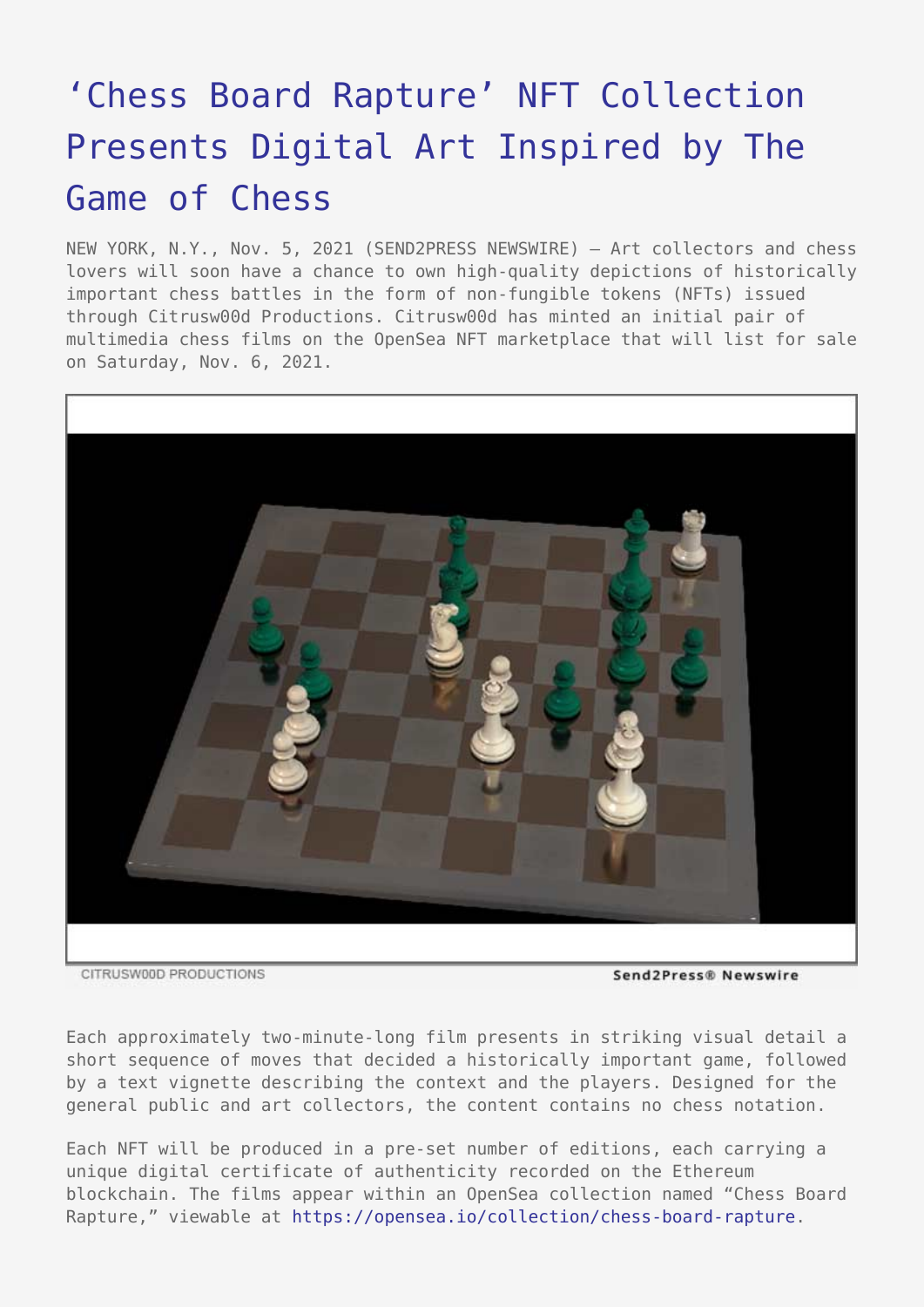Coming additions to the collection will build on the theme of honoring chess history by showcasing critical moves that decided important games of the distant and recent past.

The project is managed by Citrusw00d Productions, a start-up enterprise that is working with members of the chess community to develop curated experiences meant to deepen public appreciation of the aesthetic beauty and historic traditions of the Royal Game.

Chess games, moves, and players occupy a growing niche within the emerging digital art market. A further impetus for creation and trading of chessinspired NFTs will arrive later in November when the first World Chess Championship match in three years gets under way in Dubai. NBC will cover the match for an hour each day on its specialized sports TV network, NBCSN.

Chess itself is enjoying an explosion in both participation and viewership, vaulting into the ranks of the world's fastest-growing e-sports. The top playing site, Chess.com, hosts several million chess games daily. It claimed 74 million members as of October, up 40% year-to-date and up 150% since January 2020. A 2-week amateur chess tournament among gaming stars and celebrities this February drew 7.5 million viewers; a September sequel was sponsored by Coinbase, the cryptocurrency giant.

"This surging visibility has spawned a proliferation of chess brand names whose market influence extends far beyond the chess world," says Coordie64, the chess playing visual artist behind the Chess Board Rapture NFT concept. "Nothing similar ever happened before — not even during the 1970s Bobby Fischer chess boom."

Mastercard recently signed World Chess Champion Magnus Carlsen as a global brand ambassador — part of a select group that includes Lionel Messi and Naomi Osaka. Carlsen was the world's highest-earning e-sports professional in 2020, while the Netflix chess drama The Queen's Gambit was the year's third most-watched TV series. Several e-sports organizations have ongoing sponsorship contracts with professional and amateur chess players whose Twitch streams have hundreds of thousands of followers each.

Unlike other e-sports, chess is widely recognized as an art form as well as a competitive struggle. It is not uncommon for chess tournaments to award "brilliancy prizes" for exceptional creativity at the board. Frank Marshall, an American champion of the early 20th century, once made a move of such beauty that spectators reportedly showered him with gold coins. Marcel Duchamp, a professional-level chess player and a world-class artist, famously declared that "all chess players are artists."

Citrusw00d Productions website:<https://citrusw00d.com>

For technical and other details of the Chess Board Rapture project and its people, please refer to the background fact sheet linked here (PDF): https://drive.google.com/file/d/1iTFs\_QjKQ2dohqpXTTd1MMCAyfEWil-s/view?usp=sh aring